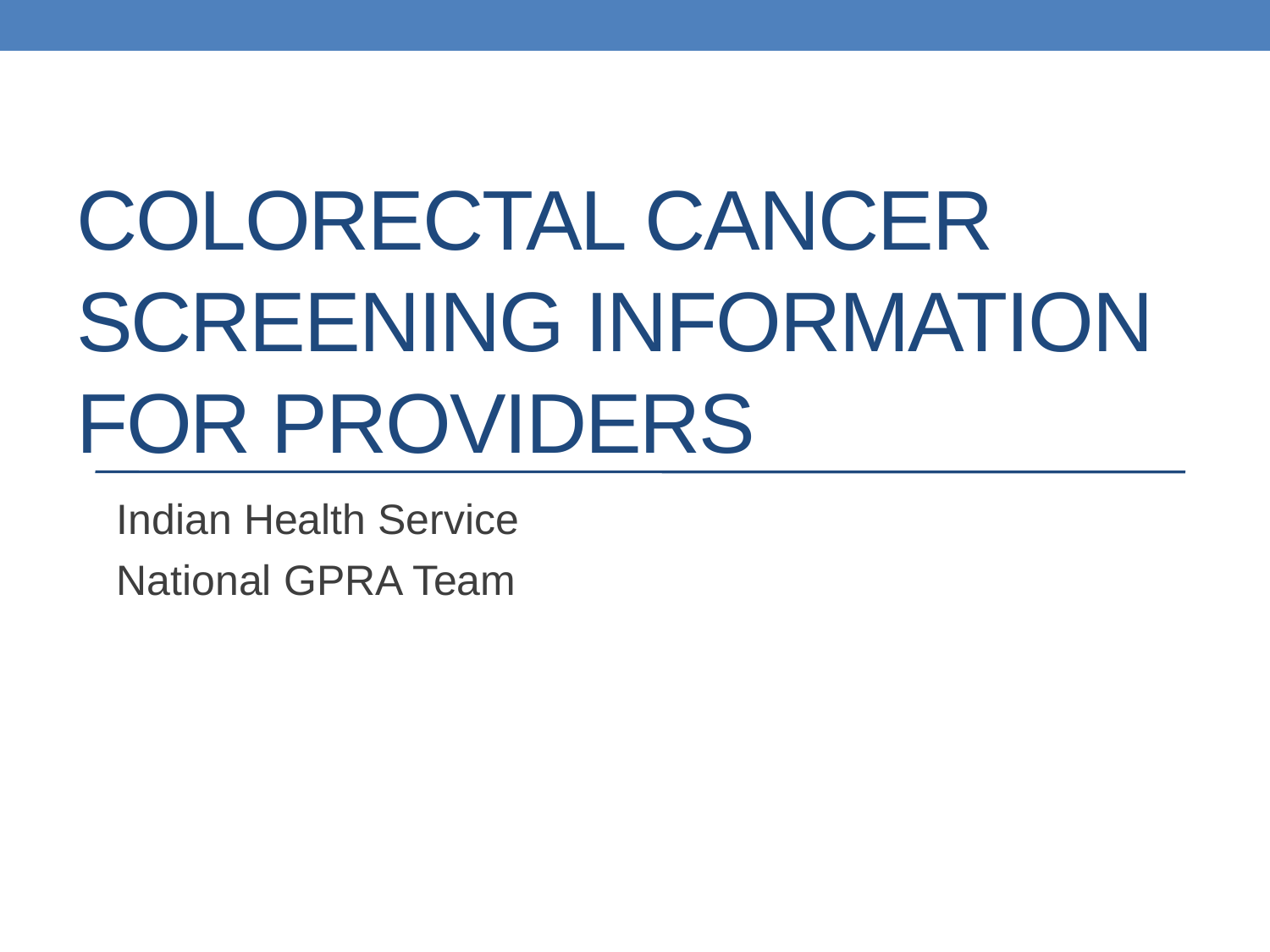# Measure Logic

- **Denominator**: Active Clinical patients ages 50 through 75 without a documented history of colorectal cancer or total colectomy.
- **Numerator**: Patients who have had any CRC screening, defined as any of the following:
	- 1) Fecal Occult Blood Test (FOBT) or Fecal Immunochemical Test (FIT) during the report period (i.e. during the current GPRA year)
	- 2) Flexible Sigmoidoscopy in the past *5 years*
	- 3) Colonoscopy in the past *10 years*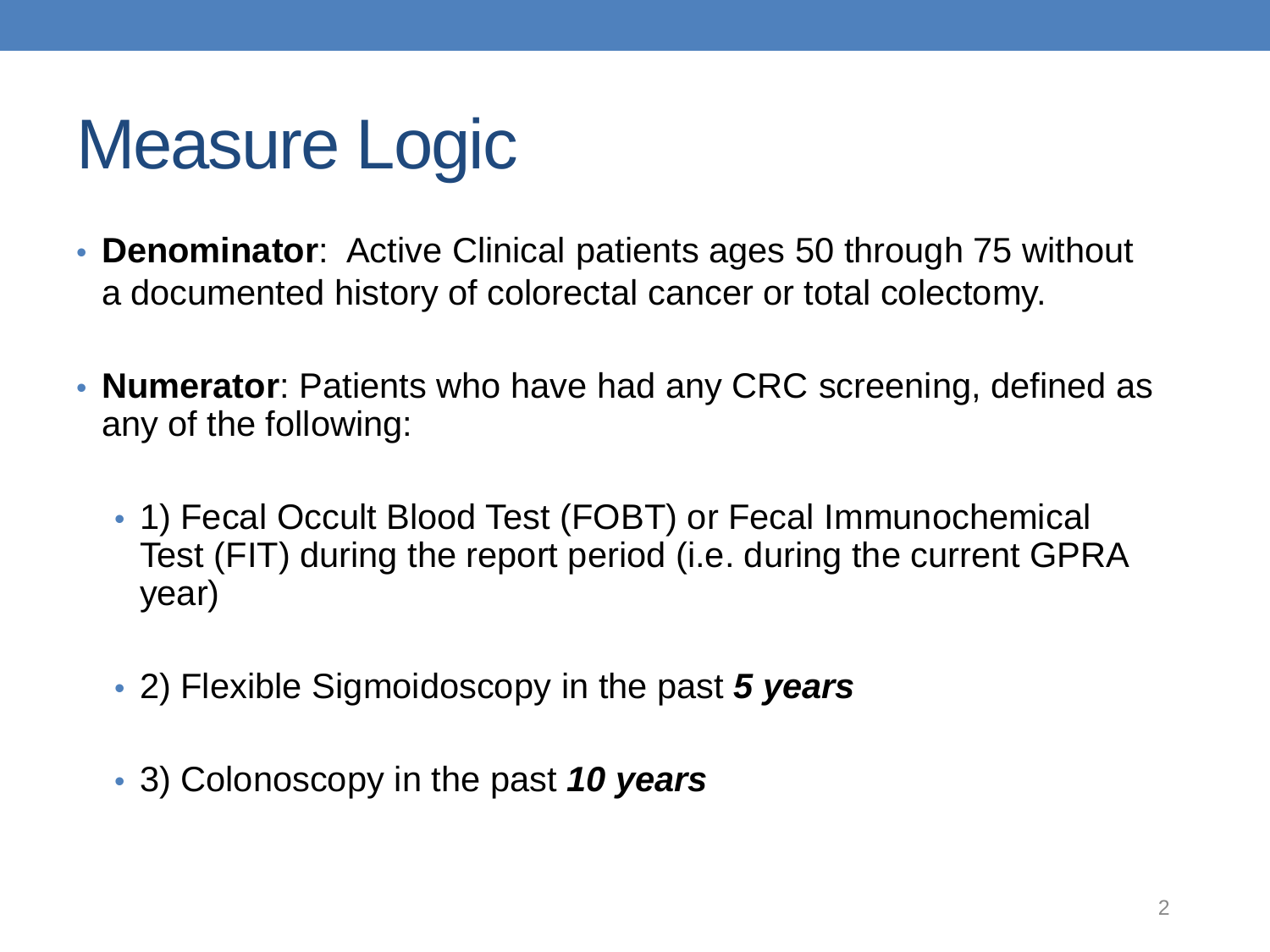# Measure Logic (cont.)

- The denominator for this measure does not include any patients who have ever had a diagnosis of one of the following:
	- Colorectal Cancer
	- Total Colectomy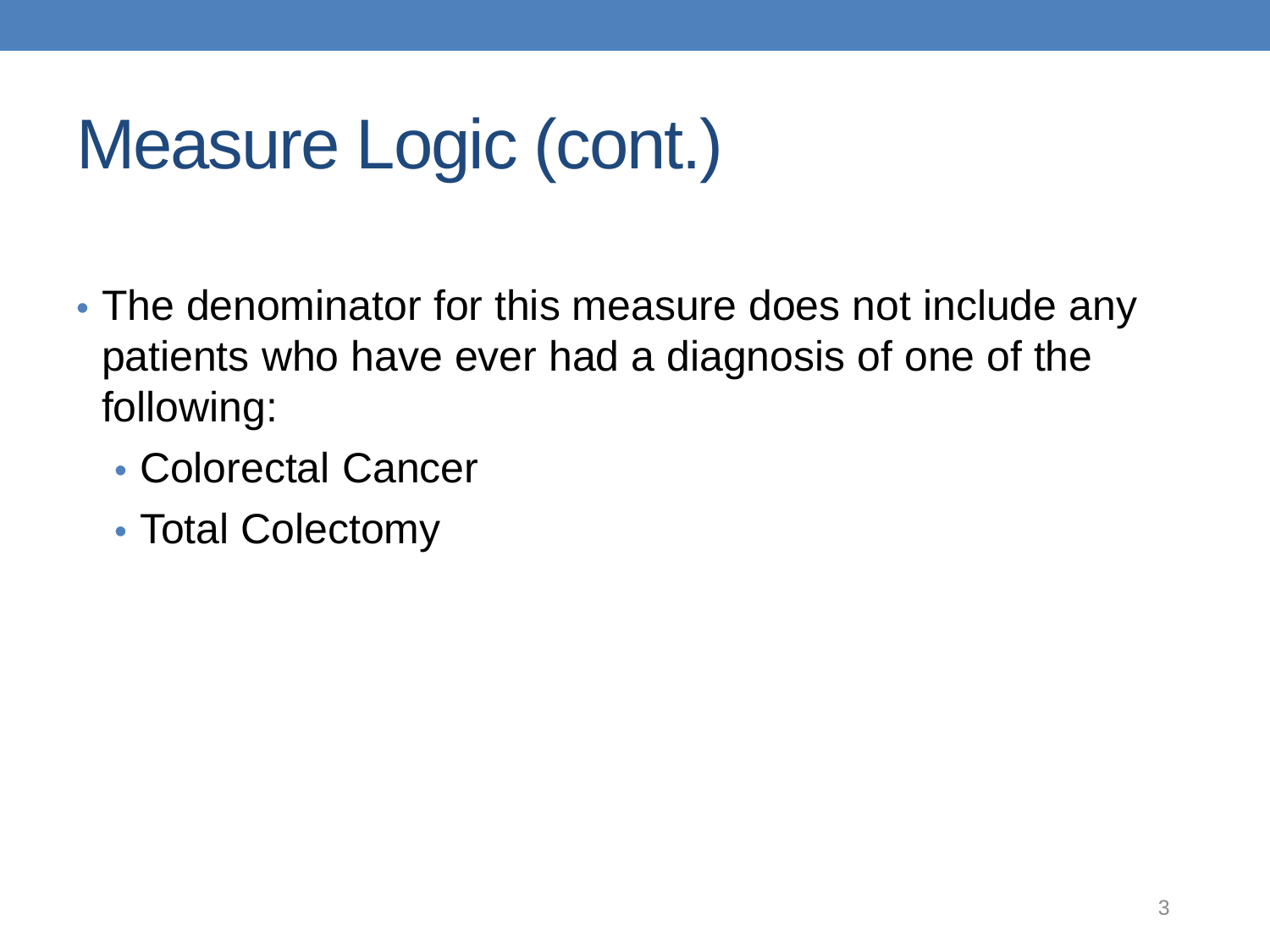#### Federal/Tribal GPRA Results



AI/AN patients ages 50-75 who have received appropriate Colorectal Cancer Screening.

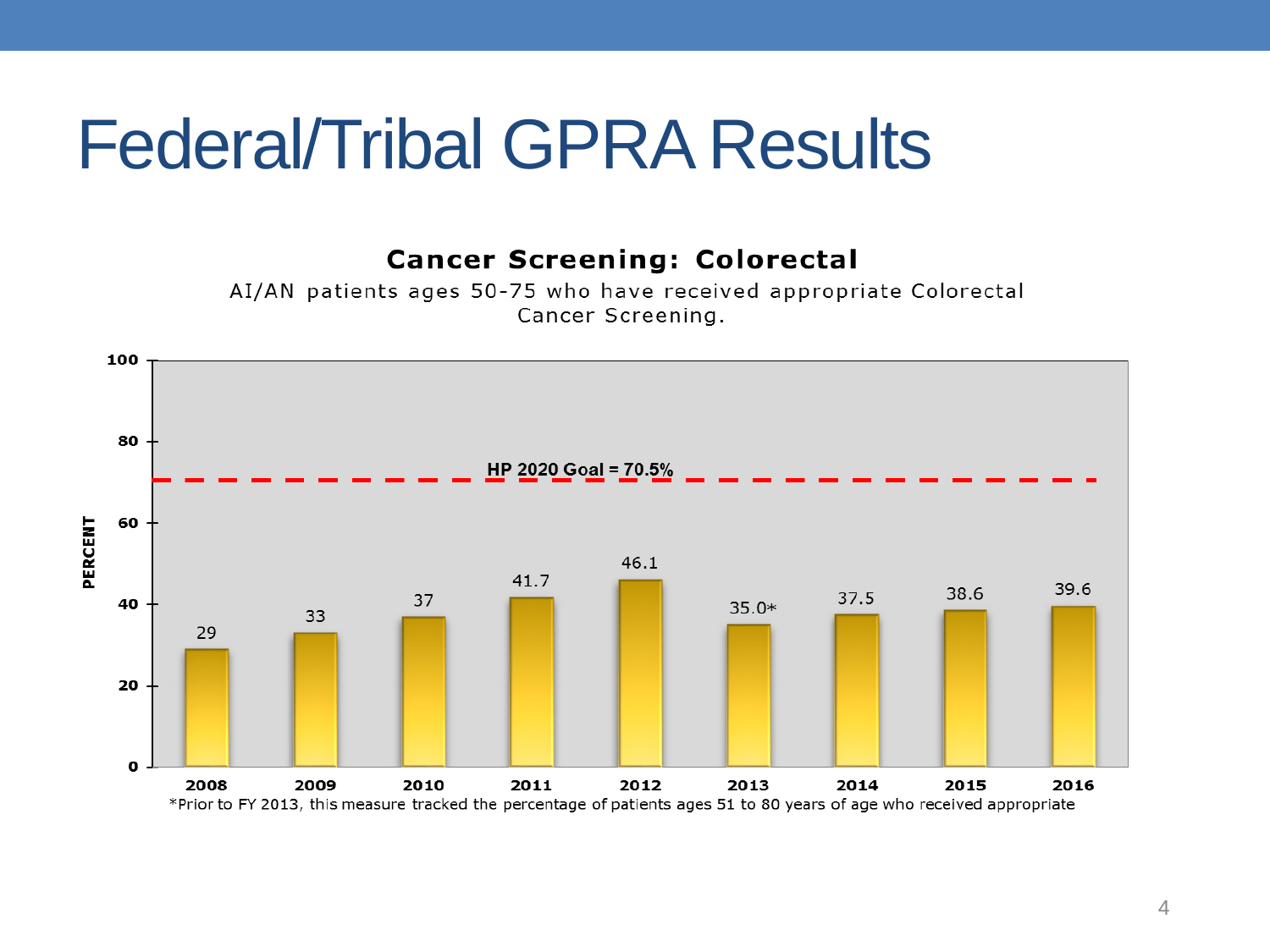#### Colorectal Cancer Incidence and Mortality

- Although colorectal cancer mortality rates have declined since the mid-1970s, colorectal cancers are the third most common cancer in the United States, and are the second leading cause of cancer deaths.
- An estimated 135,493 new cases of colorectal cancer are projected to be diagnosed and 50,260 colorectal cancerrelated deaths are projected to occur in 2017 in the United States.

<sup>1</sup>U.S. Cancer Statistics Working Group. *United States Cancer Statistics: 1999–2006 Incidence and Mortality Web-based Report.* Atlanta: U.S. Department of Health and Human Services, Centers for Disease Control and Prevention and National Cancer Institute; 2010.

<sup>&</sup>lt;sup>2</sup>"Key Statistics for colorectal cancer" [www.cancer.org/colonandrectumcancer/detailedguide/colorectal-cancer-key-statistics](http://www.cancer.org/colonandrectumcancer/detailedguide/colorectal-cancer-key-statistics) ..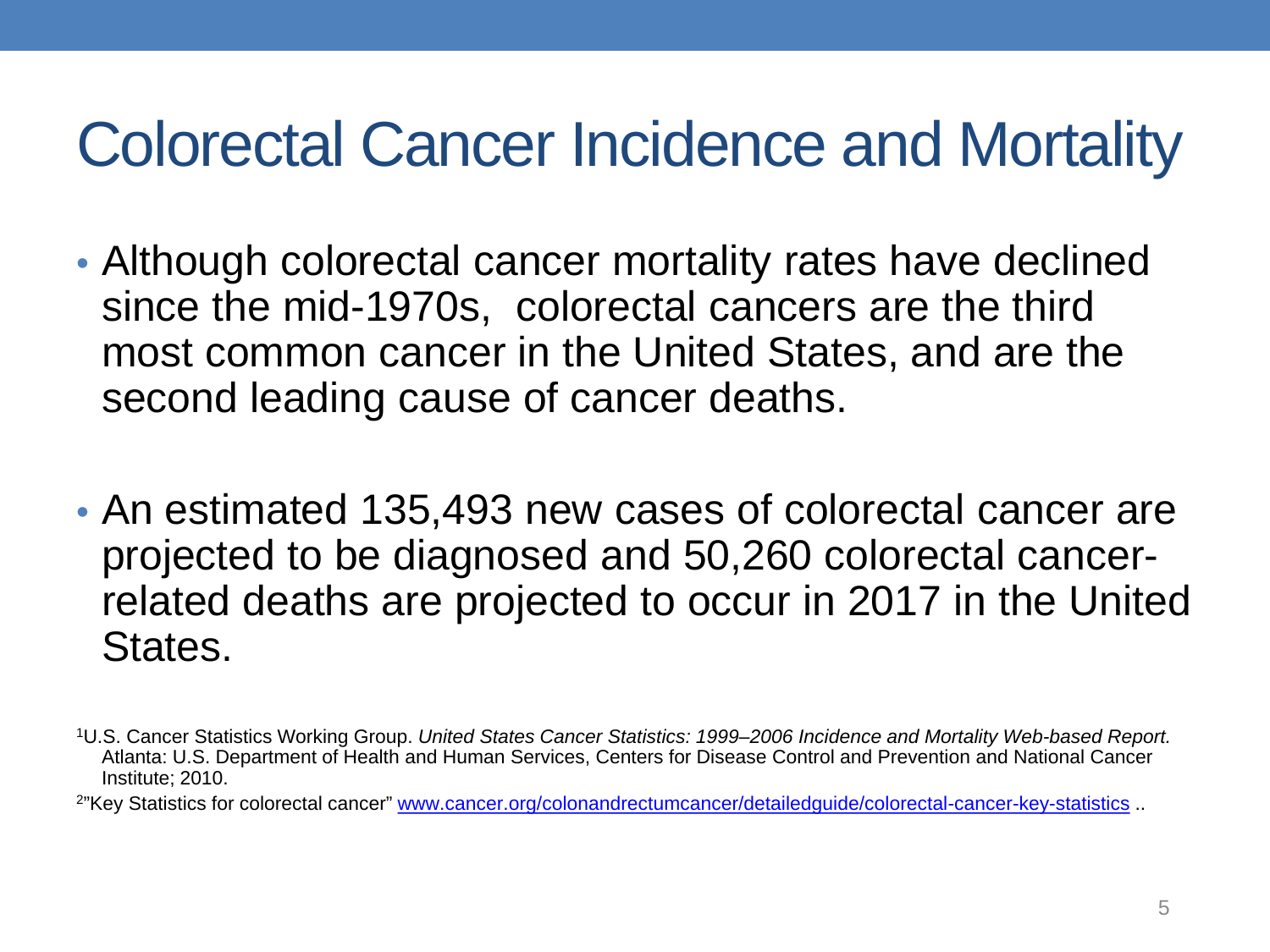## Colorectal Cancer Rates Among American Indians

- Colorectal Cancer is the third second most common cancer among AI/ANs, following breast/prostate cancers and lung cancer. It is the second most common cause of cancer death among AI/ANs after lung cancer.
- A study of colon cancer rates over a 12-year period found that while the overall incidence of colon cancer decreased in this period by 12%, the incidence rate among Native Americans *increased* by 38%. The study also found:
	- The increase in incidence was higher among Native American women than men
	- Stage 3 tumors represented 29% of all cancers

'

• The sigmoid colon was the most common site location.

<sup>3</sup>Thuraigingam R, Jandova J, Pandit V, Michailidou M, Nfonsam VN, Assessing the national trends in colon cancer among Native Americans: a 12 year SEER database study. *Am J Surg* 2016 Nov22 (epub)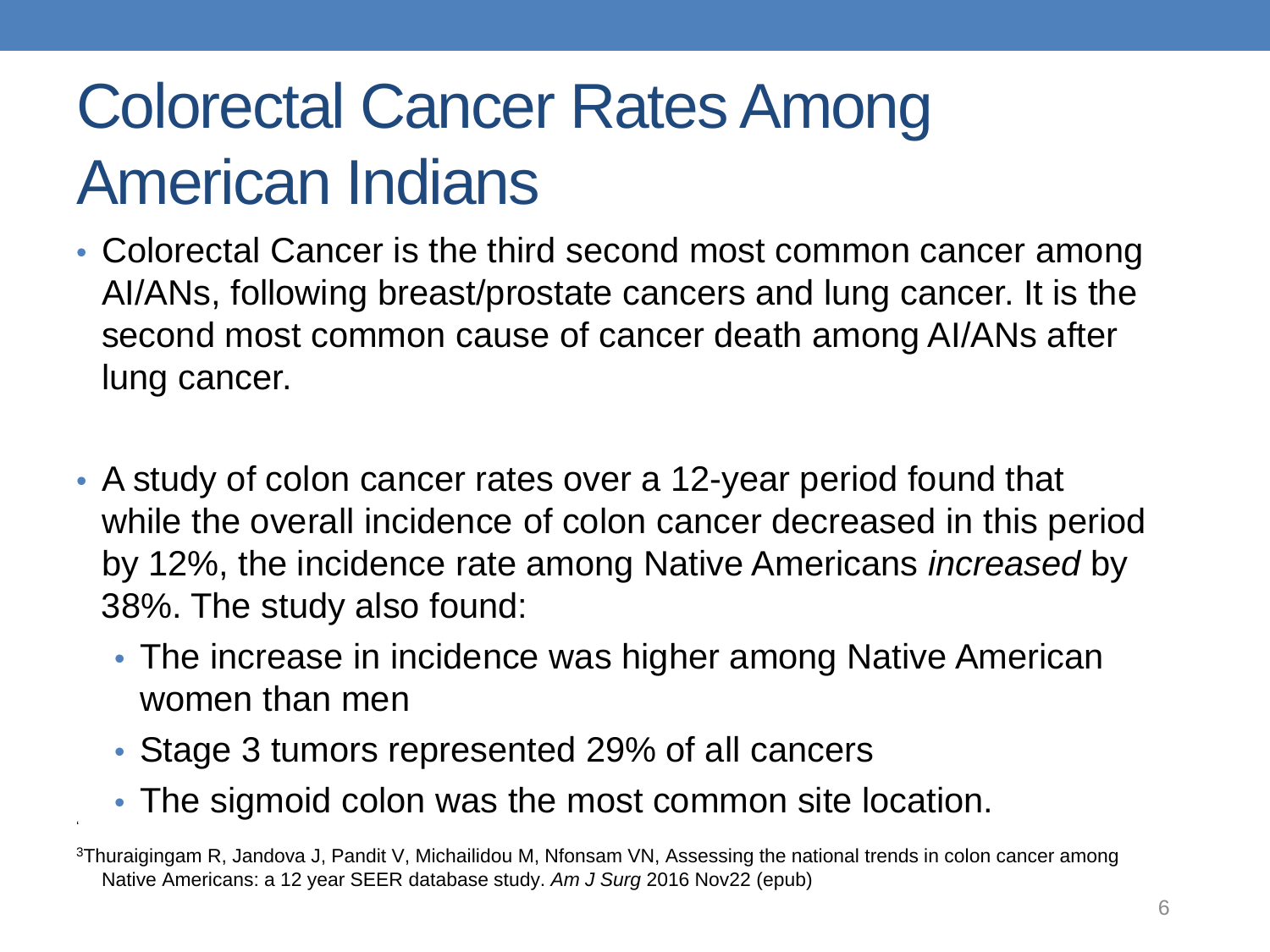## Colorectal Cancer Rates Among American Indians (cont.)

- From 1999-2004 overall incidence (per 100,000) of colorectal cancer was 9% lower in American Indians than non-Hispanic whites, but rates among American Indians vary widely across the U.S.
	- Incidence rates of CRC were higher in American Indians in the Northern Plains (72.5) and Southern Plains (60.2) than non-Hispanic whites (50.84).
- Native Americans from the Northern Plains have the highest ageadjusted cancer mortality compared to Native Americans from any other region in the U.S.
- 4Perdue, DG, Perkins, C, Jackson-Thompson, J, Coughlin, SS, Ahmed, F, Haverkamp, D, Jim, MA. Regional differences in colorectal cancer incidence, stage, and subsite among American Indians and Alaska Natives, 1999-2004. *Cancer*. 2008; 113(S5): 1179-1190.
- 5Pandhi, N, Guadagnolo, BA, Kanekar, S, Petereit, DG, Smith, MA. Cancer Screening in Native Americans from the Northern Plains. *American Journal of Preventive Medicine.* 2010; 38(4): 389-395.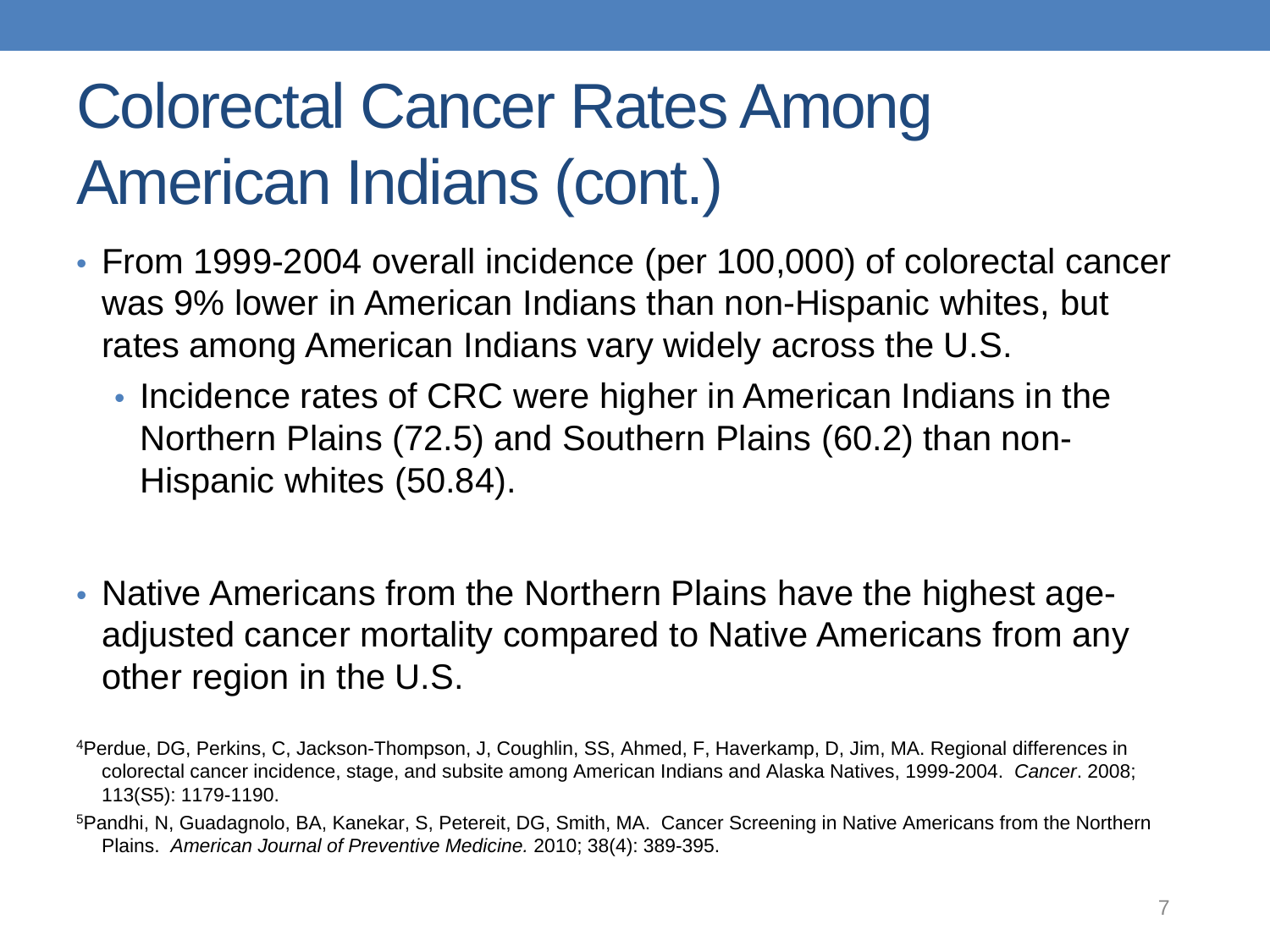## Colorectal Cancer Rates Among Alaska Natives

- Colorectal cancer rates among Alaska Natives are well above the national average.
- A long-term surveillance project found a colorectal cancer rate of 98.5 per 100,000 among Alaska Native men, and 106.2 per 100,000 among Alaska Native women, compared to 61.4 among non-Hispanic white men, and 40.6 among non-Hispanic white women in Alaska.

<sup>6</sup>Perdue, DG, Perkins, C, Jackson-Thompson, J, Coughlin, SS, Ahmed, F, Haverkamp, D, Jim, MA. Regional differences in colorectal cancer incidence, stage, and subsite among American Indians and Alaska Natives, 1999-2004. *Cancer*. 2008; 113(S5): 1179-1190.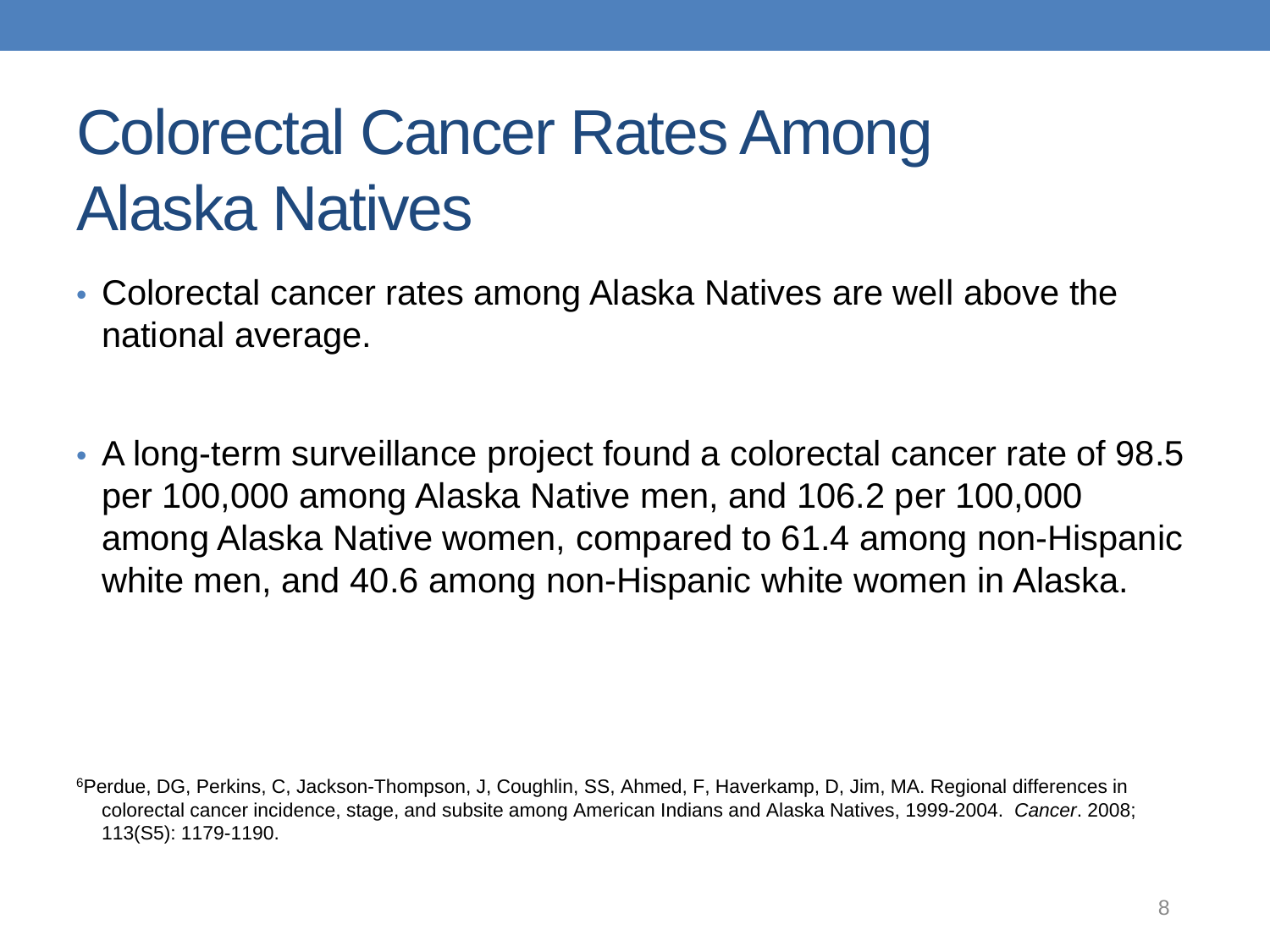#### Colorectal Cancers Less Likely to be Diagnosed at Earlier Stages in AI/ANs

- Between 1999 and 2003, 66.5% of AI/ANs were diagnosed at late stage disease compared with 59.6% of non-Hispanic whites.
- Patients diagnosed at the local stage have a five-year relative survival rate of about 90%, those diagnosed at the regional stage have a 70% five-year relative survival rate, and those diagnosed at the distant stage have a 12% five-year relative survival rate.

<sup>7</sup>Perdue, DG, Perkins, C, Jackson-Thompson, J, Coughlin, SS, Ahmed, F, Haverkamp, D, Jim, MA. Regional differences in colorectal cancer incidence, stage, and subsite among American Indians and Alaska Natives, 1999-2004. *Cancer*. 2008; 113(S5): 1179-1190.

<sup>8</sup>Altekruse SF, Kosary CL, Krapcho M, Neyman N, Aminou R, Waldron W, Ruhl J, Howlader N, Tatalovich Z, Cho H, Mariotto A, Eisner MP, Lewis DR, Cronin K, Chen HS, Feuer EJ, Stinchcomb DG, Edwards BK (eds). *SEER Cancer Statistics Review, 1975-2007*, National Cancer Institute. Bethesda, MD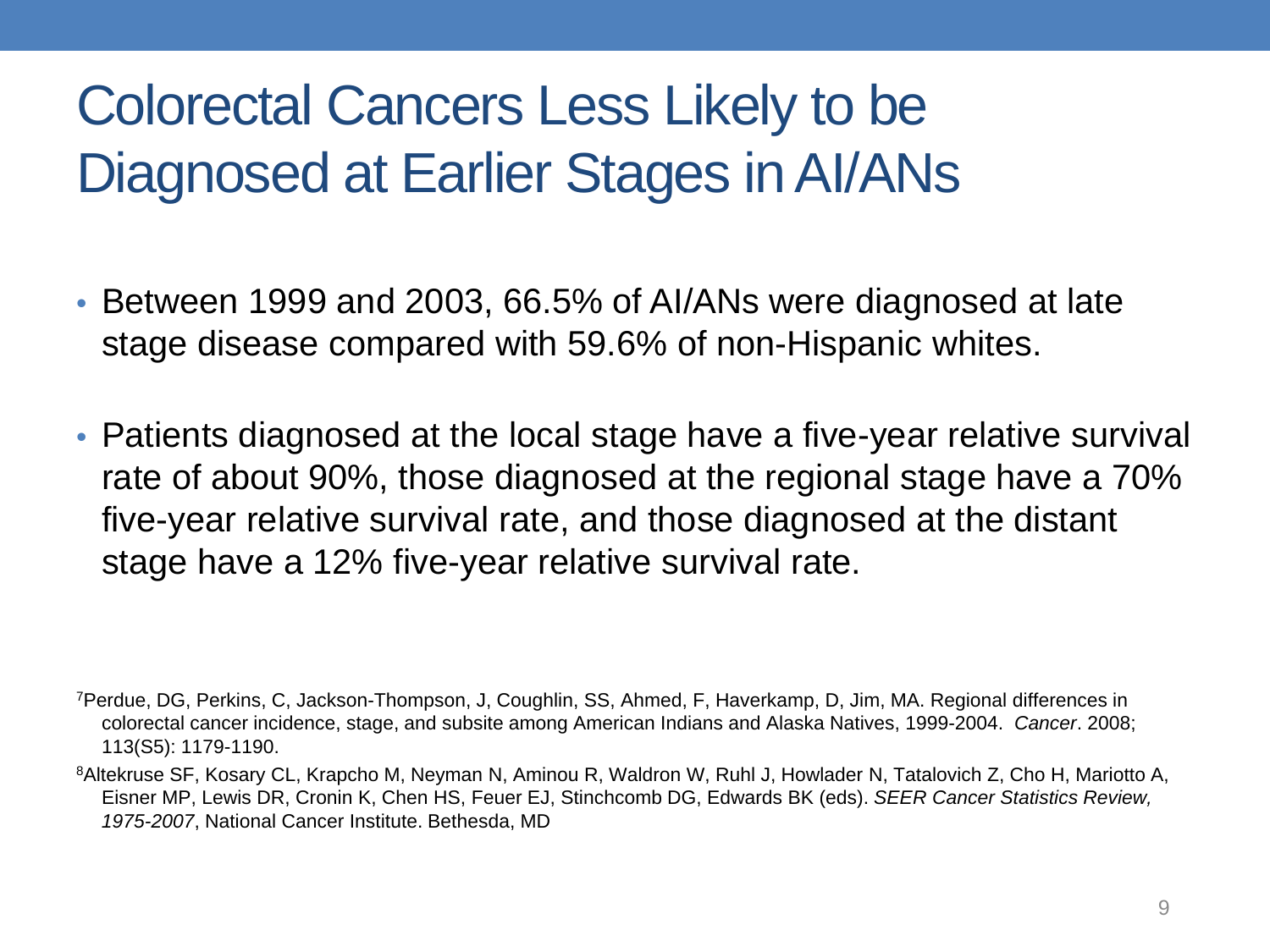## Colorectal Cancer Risk Factors

- The primary risk factor for colorectal cancer is age, with more than 90% of cases occurring in persons aged 50 years or older.
	- A person at age 50 has a 5% lifetime risk of being diagnosed with colorectal cancer and a 2.5% chance of dying from it.

• Risk is increased by a personal or family history of colorectal cancer and/or polyps, or a personal history of inflammatory bowel disease.

9 Ries LAG, Eisner MP, Kosary CL, Hankey BF, Miller BA, Clegg L, Mariotto A, Feuer EJ, Edwards BK (eds). *SEER Cancer Statistics Review, 1975-2002*, National Cancer Institute. Bethesda, MD

<sup>10</sup>Ries LA, Wingo PA, Miller DS, et al. The annual report to the nation on the status of cancer, 1973-1997, with special section on colorectal cancer. *Cancer.* 2000;88:2398-2424.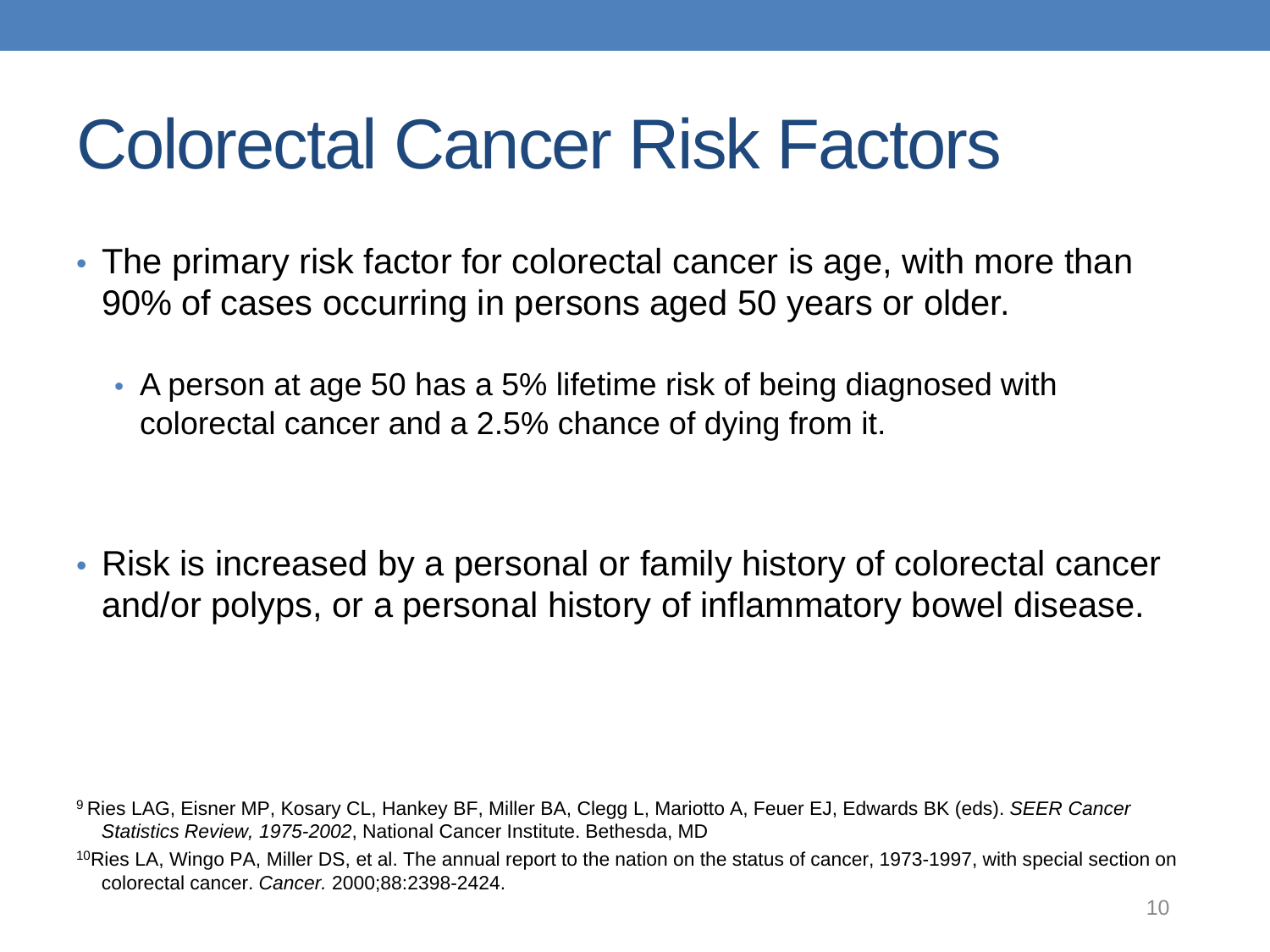#### Colorectal Cancer Risk Factors (cont.)

• Other risk factors include smoking, high alcohol consumption, obesity, physical inactivity, a diet high in saturated fat and/or red meat, and inadequate intake of fruits and vegetables.

• Surveys of the Alaska Native diet have reported several risk factors, including very low intake of fruit and vegetables, low levels of dietary fiber, and high intake of refined carbohydrates and sugars.

- 11Huxley, RR, Ansary-Moghaddam,A, Clifton, P, Czernichow, CL, Woodward, M. The impact of dietary and lifestyle risk factors on risk of colorectal cancer: A quantitative overview of the epidemiological evidence. *International Journal of Cancer*. 2009; 125(1): 171-180.
- 12Miller BA, Kolonel LN, Bernstein L, Young, Jr. JL, Swanson GM, West D, Key CR, Liff JM, Glover CS, Alexander GA, et. al. (eds). *Racial/Ethnic Patterns of Cancer in the United States, 1988-1992*, National Cancer Institute. NIH Pub. No. 96-4103. (SEER Program) Bethesda, MD , 1996.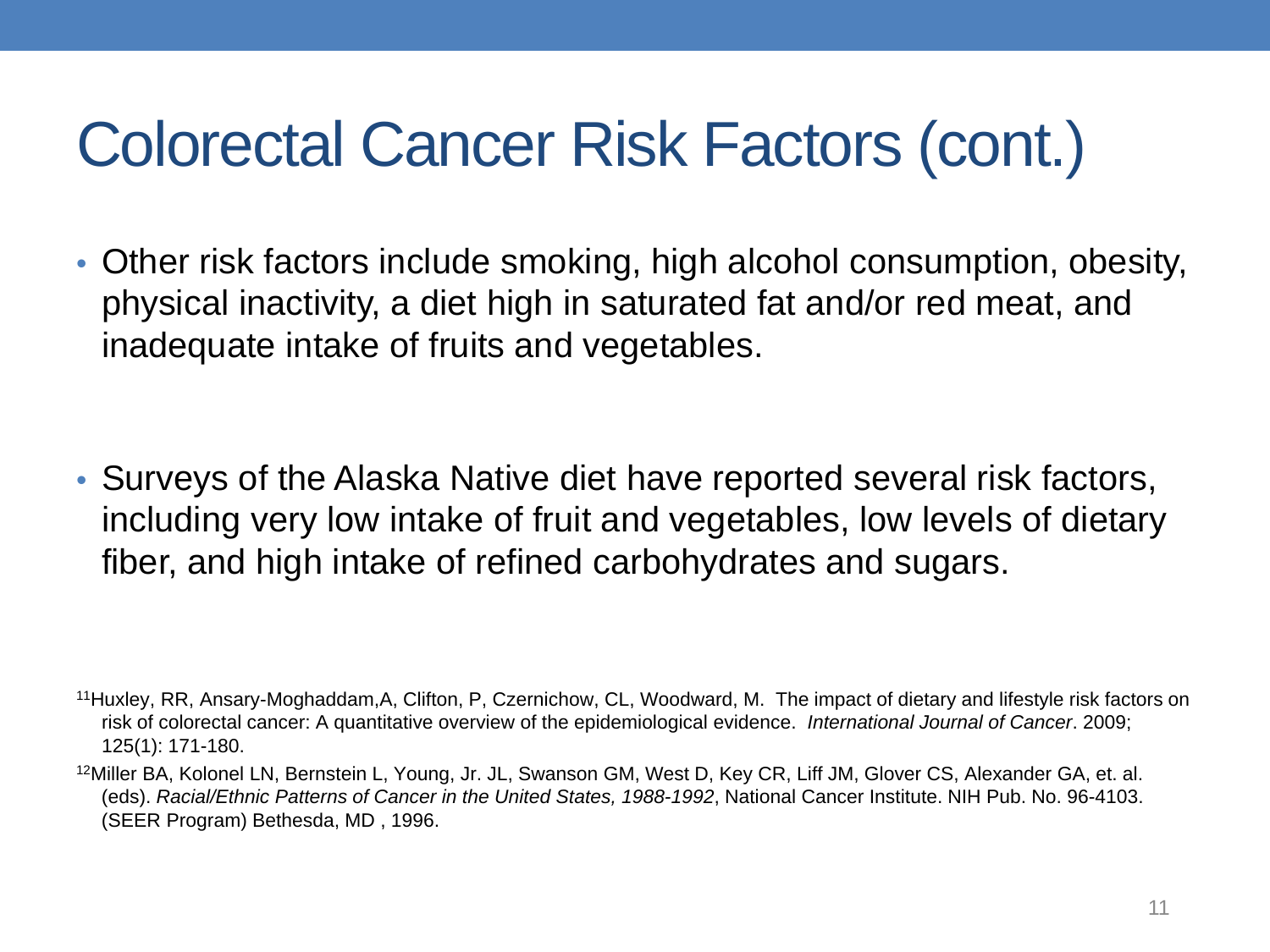#### US Preventive Services Task Force **Guidance**

- The USPSTF recommends that clinicians screen men and women for colorectal cancer beginning at age 50 years and continuing until age 75 years.
- Previous USPSTF guidance recommended screening with a combination of high-sensitivity fecal occult blood tests (every 3 years) and flexible sigmoidoscopy (every 5 years). Current guidance does not emphasize specific screening approaches but highlights that colorectal cancer screening substantially reduces deaths among adults age 50-75 and not enough patients are being screened.

<sup>13</sup> Screening for Colorectal Cancer: US Preventive Services Task Force Recommendation Statement. *JAMA*, 2016' 315 (23): 2564-2575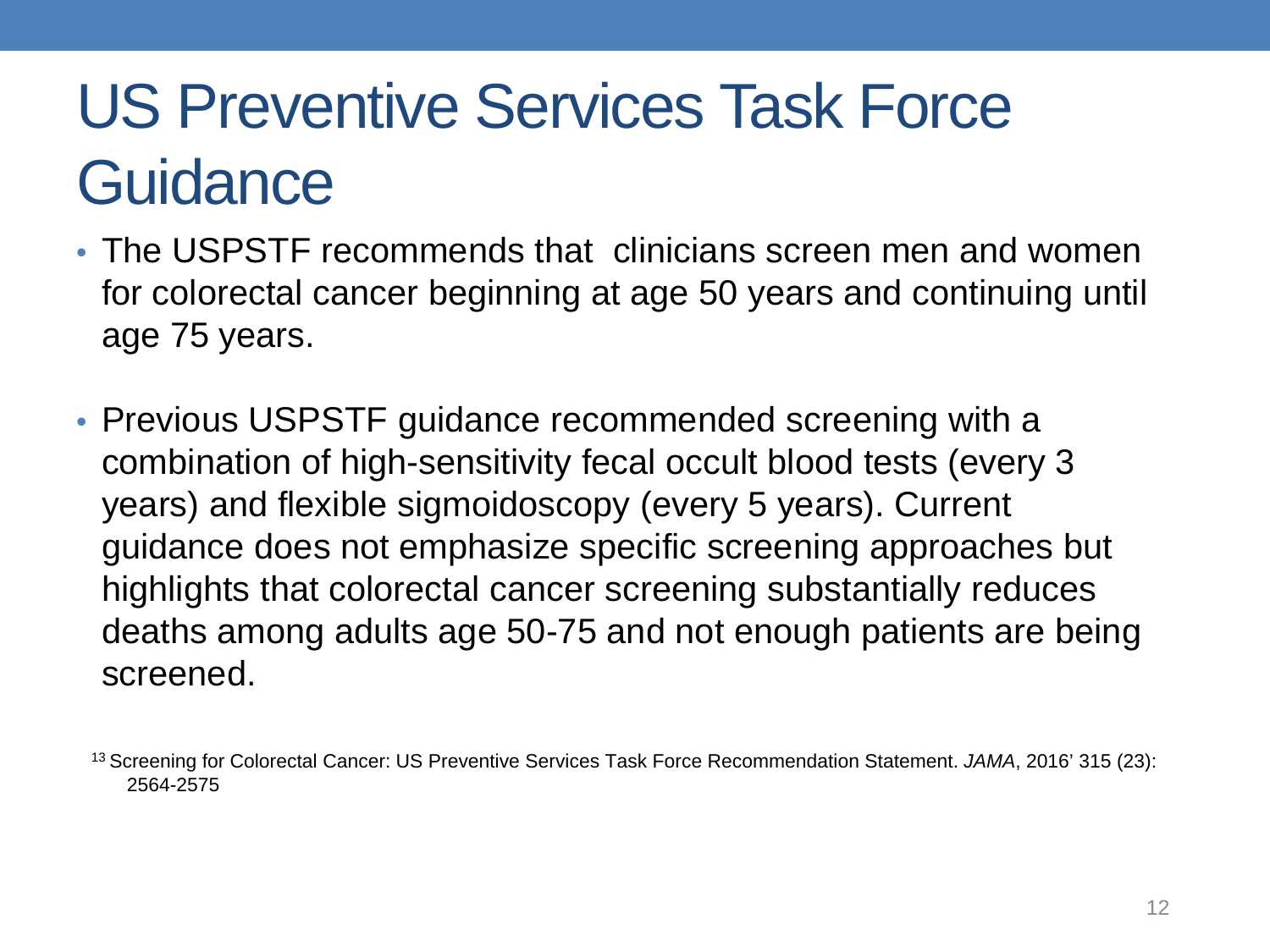#### American College of Physicians Guidance

- The American College of Physicians recommends that average-risk adults age 50-75 should be screened for colorectal cancer using:
	- 1) annual high sensitivity gFOBT<sup>\*</sup> or FIT
	- 2) flexible sigmoidoscopy every 5 years
	- 3) high-sensitivity gFOBT or FIT every 3 years plus flexible sigmoidoscopy every 5 years, or
	- 4) colonoscopy every 10 years clinicians screen men and women for colorectal cancer beginning at age 50 years and continuing until age 75 years.

14 Wilt TJ, Harris RP, Quaseem A: High Value Care Task Force of the American College of Physicians, Screening for cancer: advice for high-value care from the American College of Physicians . *Ann Intern Med* 2015; 162(10); 718-25.

\* gFOBT refers to Guaiac Fecal Occult Blood Test. Note that previous USPSTF guidance called specifically for the use of FOBT or FIT, which are immunochemical-based, not the gFOBT.